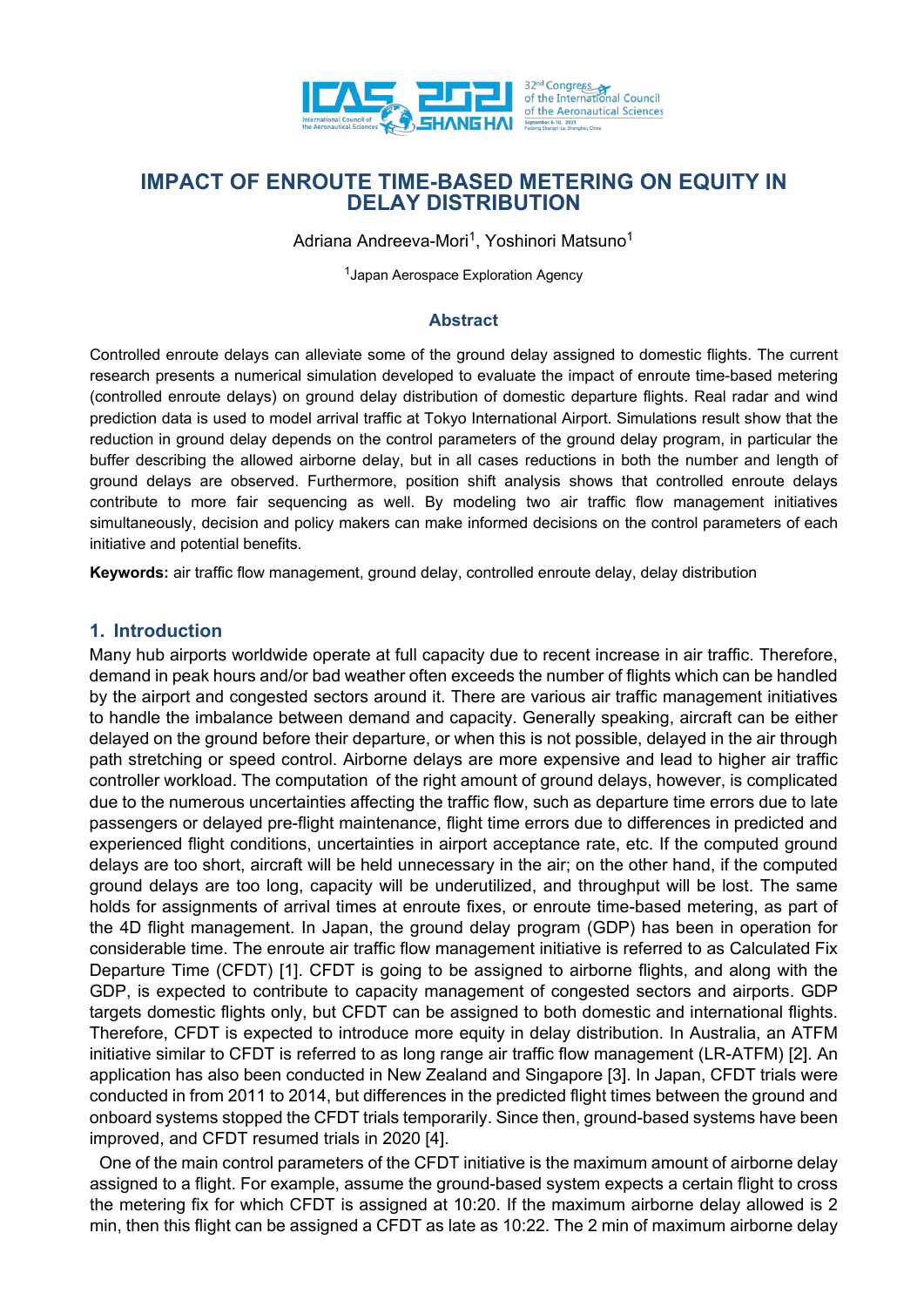allowed show how delayable the flight is through speed reduction and no path stretching. Compared with the case when CFDT is not applied, delay will be absorbed more evenly by all flights, which will increase the equity in delay distribution.

 In practice, however, the problem is not as straightforward as one might expect, due to the numerous uncertainties which impact the GDP and CFDT. In this research, we consider departure time errors and flight time errors, and investigate the impact CFDT on ground delay. In order to do perform a quantitative evaluation, we develop a high-fidelity air traffic numerical simulation using real air traffic radar data to create realistic scenarios.

The rest of the paper is organized as follows: Simulation flow and major assumptions are presented in Section 2. Results and their analysis are discussed in Section 3. Concluding remarks can be found in Section 4.

## **2. Simulation Flow and Simulation Assumptions**

### 2.1 Ground and controlled enroute delay calculation overview

## *2.1.1* Ground and controlled enroute delay calculation logic

Assume an airport which handles arrivals on a single runway separate from departures, i.e. departure aircraft do not influence arrival aircraft. In such a case, capacity id determined by the number of arrivals and required separation between a pair of aircraft. Assuming 2 min of required separation, the ideal traffic flow maximizing throughput and minimizing unnecessary airborne delay will happen when a flight arrives at the airport (or in its vicinity) every 2 min. The ideal flow for the flights shown in [Figure](#page-1-0) **1** will be three flights arriving at 9:45, 9:47 and 9:49. These expected arrival times (ETA) form an ETA queue. When the ETA queue is 9:45, 9:47 and 9:49, no adjustments are necessary. Assume, however, that the ETA queue is 9:45, 9:47 and 9:45 and the only controllable flight is the third one. Then a delay of 4 min will need to be absorbed to satisfy the required separation. In a fully deterministic environment, assigning a ground delay of 4 min will solve the issue. In the real world, however, departure delays of 2 min in this example due to late passenger boarding, for instance, can cause the flight to arrive at the airport at 9:51, and this will cause throughput loss, as shown in the middle panel of the figure. Vice versa, in case of early departure, the aircraft will endure an unnecessary 2 min airborne delay, as shown in the bottom panel. Traffic flow control is applied in times of congestions, and therefore throughput loss should be avoided as much as possible. To compensate for uncertainties, a buffer is set (See [Figure 2\)](#page-2-0). Assume we set a buffer of 5 min, i.e. when the expected airborne delay is less than 5 min, no ground delay will be applied. In general, such a strategy increases the airborne delay, but decreases throughput loss. The tradeoff between throughput loss and unnecessary airborne delay determines the optimal buffer, as discussed in the authors' past work [5]. Discussions with stakeholders knowledgeable of flow control operations targeting Haneda Airport let us to investigate buffers between 6 and 12 min in this research.



## <span id="page-1-0"></span>Figure 1 – Ground delay without any buffer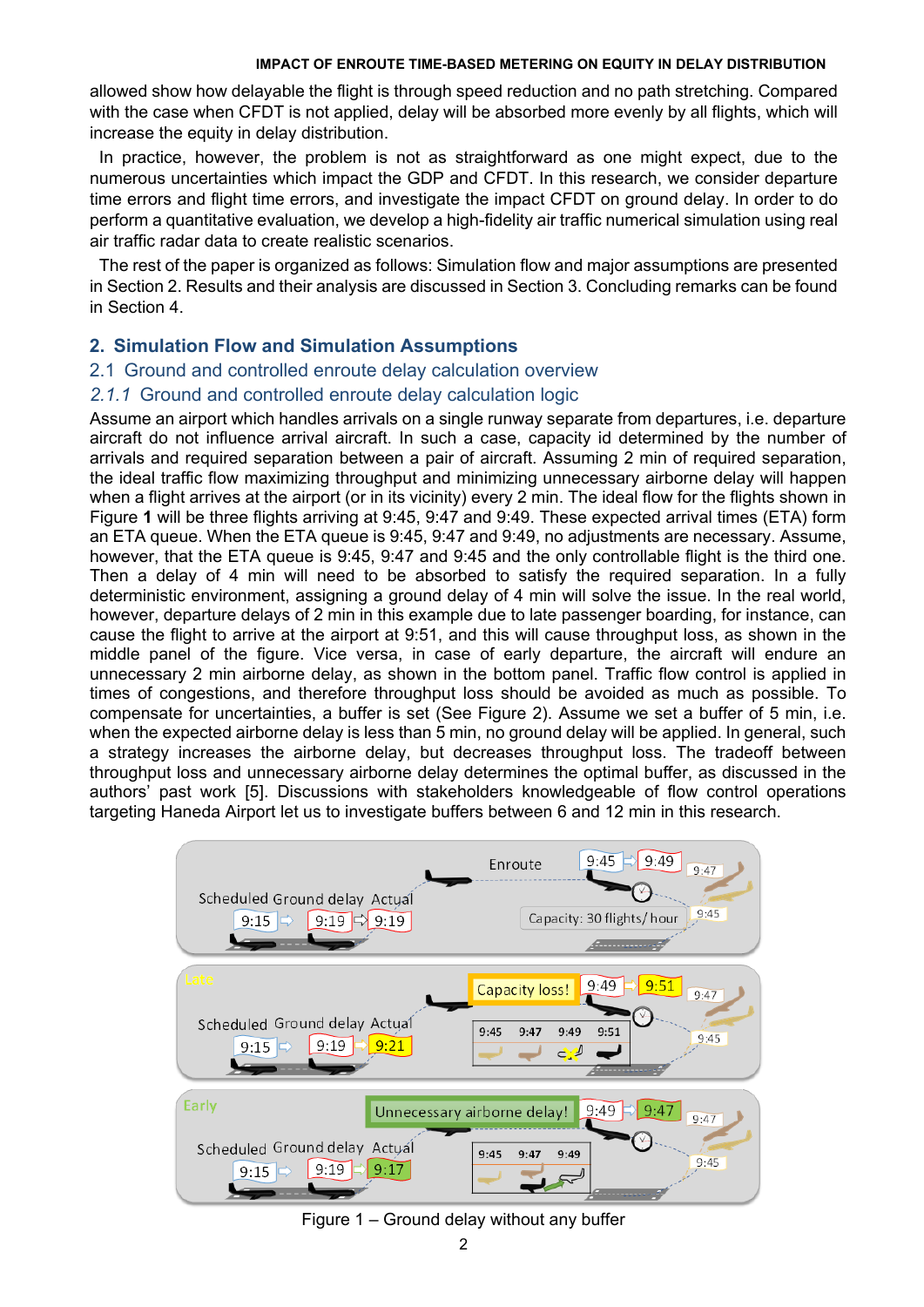

Figure 2 – Ground delay with a buffer

# <span id="page-2-0"></span>*2.1.2* Maximum achievable controlled enroute delay

The example above illustrated the flow control case with ground delay, but the same logic applies to controlled enroute delays as well. From total flow control perspective, the main difference between ground delay and controlled enroute delay lies in the maximum delay which can be absorbed. As illustrated above, ground delay can theoretically be unlimited. Controlled enroute delay, on the other hand, is achieved by speed reduction. Aircraft operational constraints, traffic constraints and airline policies can all affect the maximum achievable controlled enroute delay. The maximum achievable delay depends largely on the length/duration of the enroute flight segment. Assuming flights can be assigned such enroute delays only once they enter the Japanese airspace Fukuoka FIR, the values of the maximum achievable enroute delay are in the 2-3 minutes range for most flight. Detailed analysis can be found in the authors' past work [6]. In our simulation, we set the maximum controlled enroute delay at 2 min for all international flights in Fukuoka FIR arriving at Haneda Airport.

# *2.1.3* Traffic (ETA queue) assumptions

The calculation of both ground and controlled enroute delays rely on traffic predictions, i.e. information available from flight plans. At present, however, the data available for researchers in Japan is limited to actual track data, CARATS Open Data [7], released by Japan Civil Aviation Bureau. Data is available for a week of flights every odd month (or every month, depending on the year). The radar data for each flight consists of pseudo flight number, aircraft type, as well as latitude, longitude and altitude data recorded every 10 seconds, on average. The data represents the traffic after all ATFM and pilot interventions, and therefore it cannot be used as representative of the planned traffic, or the ETA queue necessary for the calculations of ground and controlled enroute delays. To tackle this issue, we simulate unimpeded flight times, or the times if no ATC and pilot interventions have occurred. We assume that the unimpeded times are equivalent to the  $20<sup>th</sup>$  percentile of flight times for the same route. Note that the wind effect cannot be neglected, because even if two flights follow the same route and fly at the same true airspeed, their flight time might differ significantly due to strong directional winds. In order to obtain an adequate estimate of the unimpeded time, in this research we isolate the wind effect, calculate null-wind unimpeded time and, if necessary, estimate the unimpeded time for some assumed wind conditions, by adding the wind effect to the null-wind unimpeded flight time. The weather prediction data used in this study is based on the Meso Scale Model (MSM) provided by Japan Meteorological Agency. MSM covers Japan and its surroundings and includes 51-hour or 39 hour forecasts of wind and temperature on a three-dimensional grid every 3 hours [8]. The threedimensional grid points are placed every 0.125 degrees in longitude and 0.1 degrees in latitude at every 50-100 hPa pressure altitudes. In our estimations, data for 0, 3, 6, 9, 12, 15, 18, 21 UTC time are used. Wind data in not explicitly interpolated to match the radar data temporally, i.e. the wind is assumed to be the same ±90 min of the original data time. For example, for a flight between 3:30 and 7:00 UTC, two wind data sets are used: the flight segment between 3:30 and 4:30 uses the 3 UTC wind data, and the remaining flight segment between 4:31 and 7:00 uses the 6 UTC wind data.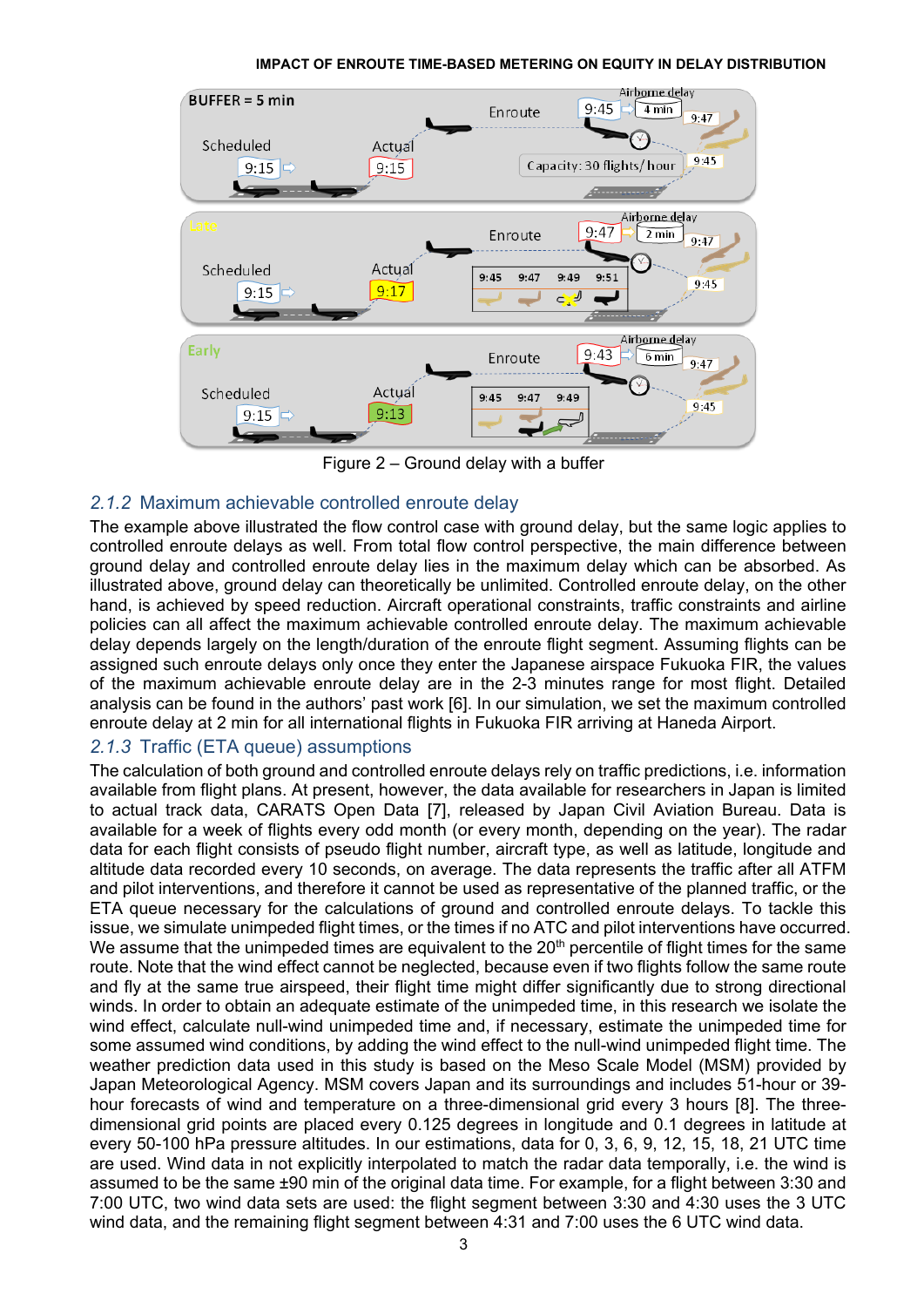Under the above assumptions, null-wind flight times are calculated as follows:

1. Assume wind speed (both northward and eastward wind speed components) are constant between any two points A and B from CARATS Open Data. Use the location of the midpoint of the AB line segment to obtain the wind data from MSM.

- 2. Calculate the wind speed in the direction of the AB segment.
- 3. Estimate the null-wind flight time based on the wind speed determined above.

A sample calculation result is shown below. The altitude profile of this particular flight obtained from the radar data is shown in blue in [Figure 3.](#page-3-0) Aircraft positions are consistent, on average, and available every 10 seconds, but at times data can be sporadic, as seen for the interval between 16:37:51 (altitude 12,250 ft) and 16:37:59 (altitude 13,218 ft). Since we are concerned with the total flight time, such data impurities are not corrected explicitly and no filtering is added. The red line shows the reference wind plot altitude. Note that the null-wind calculations do not consider constant wind altitude for the entire profile, but only single wind altitude reference between each two data points. The wind plot reference altitude is only shown for illustrative purposes to aid the readers understanding of the wind data shown in [Figure 4.](#page-3-1) The estimated null-wind altitude profile is shown in green. According to this estimation, correcting for wind effects and assuming the same lateral flight profile, the arrival time would shift from 17:54:31 to 18:04:17, or almost 20 minutes later. Note that here we assume the aircraft follows the same route and does not make any additional speed adjustments. In reality, airlines might have chosen another route and/or changed the flight's cost index had there been no wind. For visual confirmation, the wind data for 250 hPa on 2016/05/11 18:00 is shown in [Figure 4.](#page-3-1) The light blue arrows show the wind magnitude, and the color-coding of the cells corresponds to the eastbound and northbound wind components magnitude. For most of the flight, the aircraft experienced tail wind which explains why the null-wind estimated flight time is longer than the actual one.



<span id="page-3-0"></span>Figure 3 – Original and null-wind trajectory estimation sample



Figure 4 - Wind data for a sample null-wind flight time calculation

<span id="page-3-1"></span>Once the null-wind flight times for each route are calculated, a reverse process can be used to determine the unimpeded time for each wind condition. These unimpeded flight times, together with some simulated ground delay times, are used to generate the ETA queue for each day. This ensures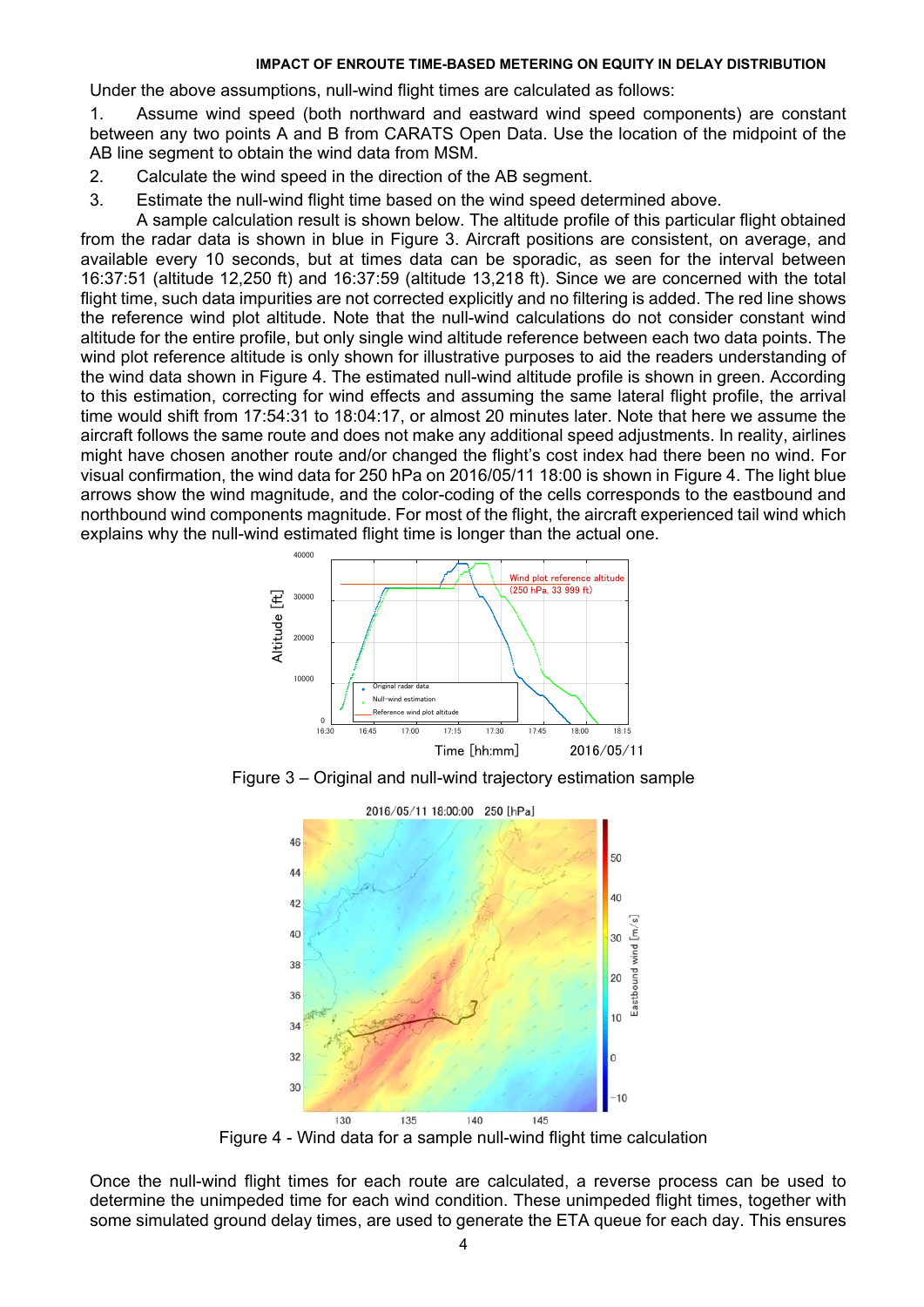high-fidelity simulation assumptions and overcomes the lack of flight plan data. Note that the simulated ETA queues do not need to match the real data for the day, as comparison is made between two simulated data sets (CFDT and non-CFDT scenarios), and not between real data and simulations. Simulations are performed for a single day of traffic (2015/11/13) arriving at Tokyo International Airport runway 34L. The simulated ETA queue includes 435 flights, with 77 (about 18%) being international flights, potentially subject to controlled enroute delays. The international and domestic arrivals distribution over the day, shown in 30 min blocks are shown in [Figure 5.](#page-4-0) Assuming required separation of 2 min, the 30 min capacity is 15 landings. There are no interferences with departures.



## <span id="page-4-0"></span>*2.1.4* Resequencing

In order to achieve a fair delay distribution, both ground and controlled enroute delays should induce as small changes as possible to the original flight sequencing defined by the initial ETA queue. However, since international flights can be assigned only limited delay (i.e. 2 min according to our simulation assumptions) and domestic flights can, in theory, wait on the ground indefinitely, occasionally international flights need to be moved up the sequence. Controlled enroute delays are meant to bridge this gap to a certain extent.

## *2.1.5* Uncertainties modeling

Here, two types of uncertainties are modelled- departure time uncertainties and flight time prediction uncertainties. Not all flight can depart at their scheduled time, regardless of it being subject to GDP or not. There are numerous reasons behind this prediction errors, with aircraft operation preparation and late passengers being just a few. In this paper, departure time prediction errors are modeled separately for flights subject to GDP and non-GDP flights, as shown in our past work [5].

Further uncertainties which influence traffic flow management are associated with flight time predictions. Flight time prediction errors can be divided into two categories- onboard flight time prediction errors and ground system prediction errors. The former uncertainties are due to errors in the wind forecasts used by the onboard flight management system (FMS). Mori [9] analyzed ADS-C data to evaluate the error between actual and estimated time of arrival over waypoints along the route of international flights to conclude that the onboard flight time prediction error depends on routes and operating airline, but it can be modelled by a normal distribution with a standard deviation of 2% of the predicted flight time. This model is implemented in our simulations as well. Ground system prediction errors occur when the trajectory predicted onboard the aircraft is not downlinked and is expressed as the difference between the ETAs calculated by the ground system and the onboard FMS. In the simulation presented in this paper, the ground system prediction error is not considered and is subject to future work.

## *2.1.6* Ground and controlled enroute delays calculation updates

When the projected delay is expected to exceed the buffer discussed in Section 2.1.1, ground delay is assigned to domestic flights and controlled enroute delay is assigned to international flights. The exact amount of delay is dynamically calculated and updated prior to the freezing horizon (for example, 40 min before departure for domestic aircraft) and reflects the uncertainties in departure and arrival,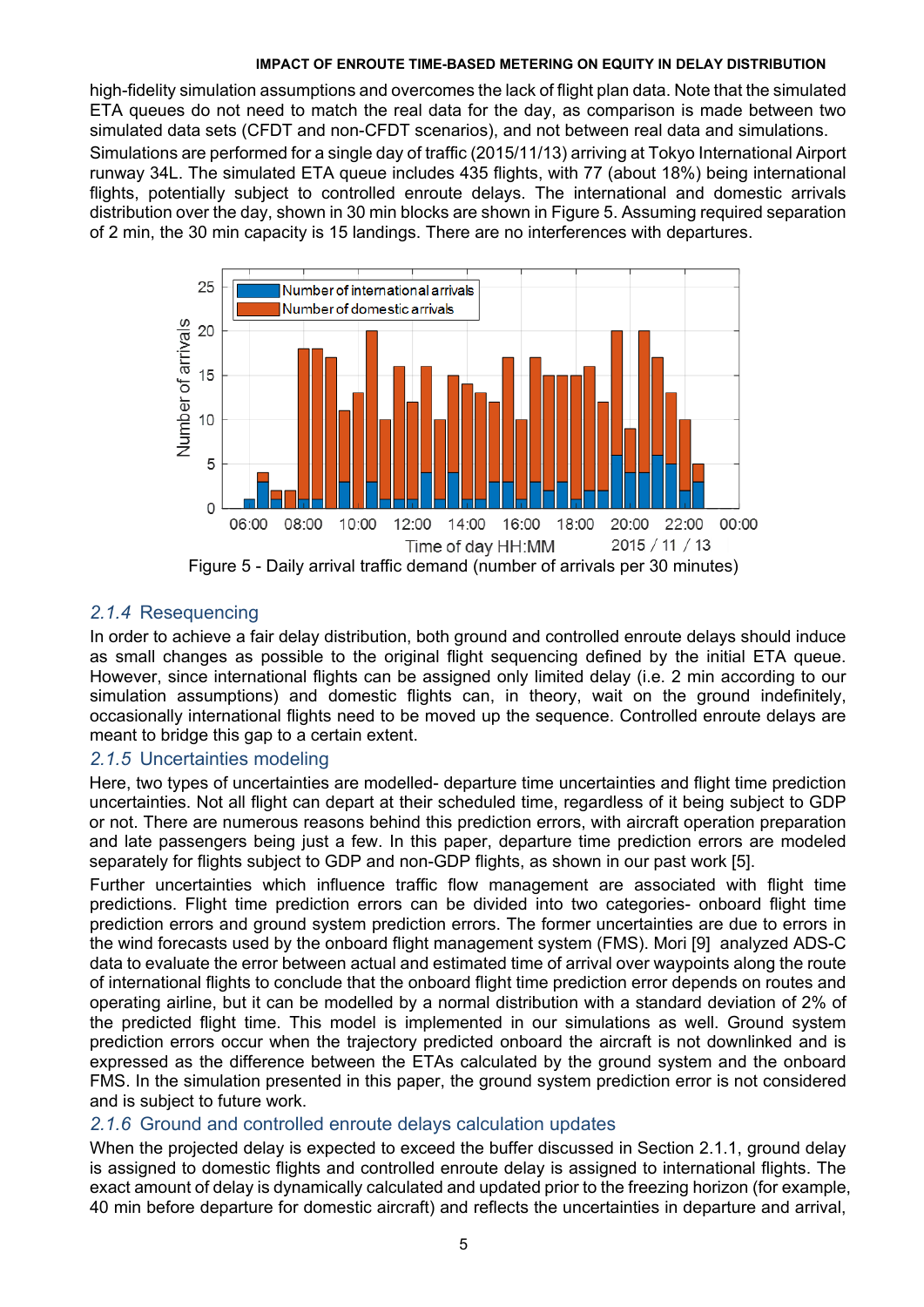as discussed in Section 2.1.5.

## 2.2 Ground and controlled enroute delay evaluation metrics

This paper investigates the distribution of delay among domestic and international flights and the influence of controlled enroute delays on air traffic flow. Generally speaking, there is a tradeoff between airborne delay and lost throughput- if the sole goal of the ATFM system is to minimize airborne delay, the buffer (see Section 2.1.1) can be simply set to zero, which would result in a lot of ground delay and lost throughput. Here, we consider the following metrics over all target flights for a day of arrival traffic at Tokyo International Airport, runway 34L:

1) Ground delay caused by the GDP (note that departure time errors are not part of the ground delay metric).

### 2) Controlled enroute delay

3) Airborne delay: delay due to vectoring, for example, usually absorbed within the buffer, excluding the controlled enroute delay. Ideally, controlled enroute delay implementation to international flights should decrease EDCT delay of domestic flights without increasing airborne delay.

4) Position shift: the difference between the position of a flight in the original ETA queue and its position in the final arrival queue.

# 2.3 Monte Carlo Simulations

Monte Carlo simulations are conducted to reflect the uncertainties effect on delay distribution. At each simulation run, a new set of departure time uncertainties and flight time prediction uncertainties are generated. The same random seeds have been used when comparing simulations with/without controlled enroute delays. To determine the necessary number of Monte Carlo runs, analysis of a separate day of traffic (2015/9/16) is performed. The total airborne delay over all flights (mean and median values) are shown in [Figure 6.](#page-5-0) Therefore, considering calculation time constraints as well, we set the number of Monte Carlo runs to 500.



Figure 6 – Monte Carlo simulation convergence test results

# <span id="page-5-0"></span>**3. Simulation results**

To investigate the effect of various ATFM control parameters, several simulation series are performed. First, the buffer is set to take discrete values from 6 to 12 min and for each buffer value, ground delay ATFM is assumed and 500 Monte Carlo simulations are run. Next, for the same random seeds of departure and flight time prediction errors, another set of 500 Monte Carlo simulations are run, this time assuming both ground delay and controlled enroute delay. Furthermore, to analyze capacity (throughput) loss, non ATFM control (nominal case) simulations are also performed. The above simulation results are evaluated from two aspects. First, the effects of the buffer values on ground and airborne delays, as well as capacity loss are considered. Second, the impact of controlled enroute delays on ground delays is investigated. Third, to further analyze delay distribution equity, position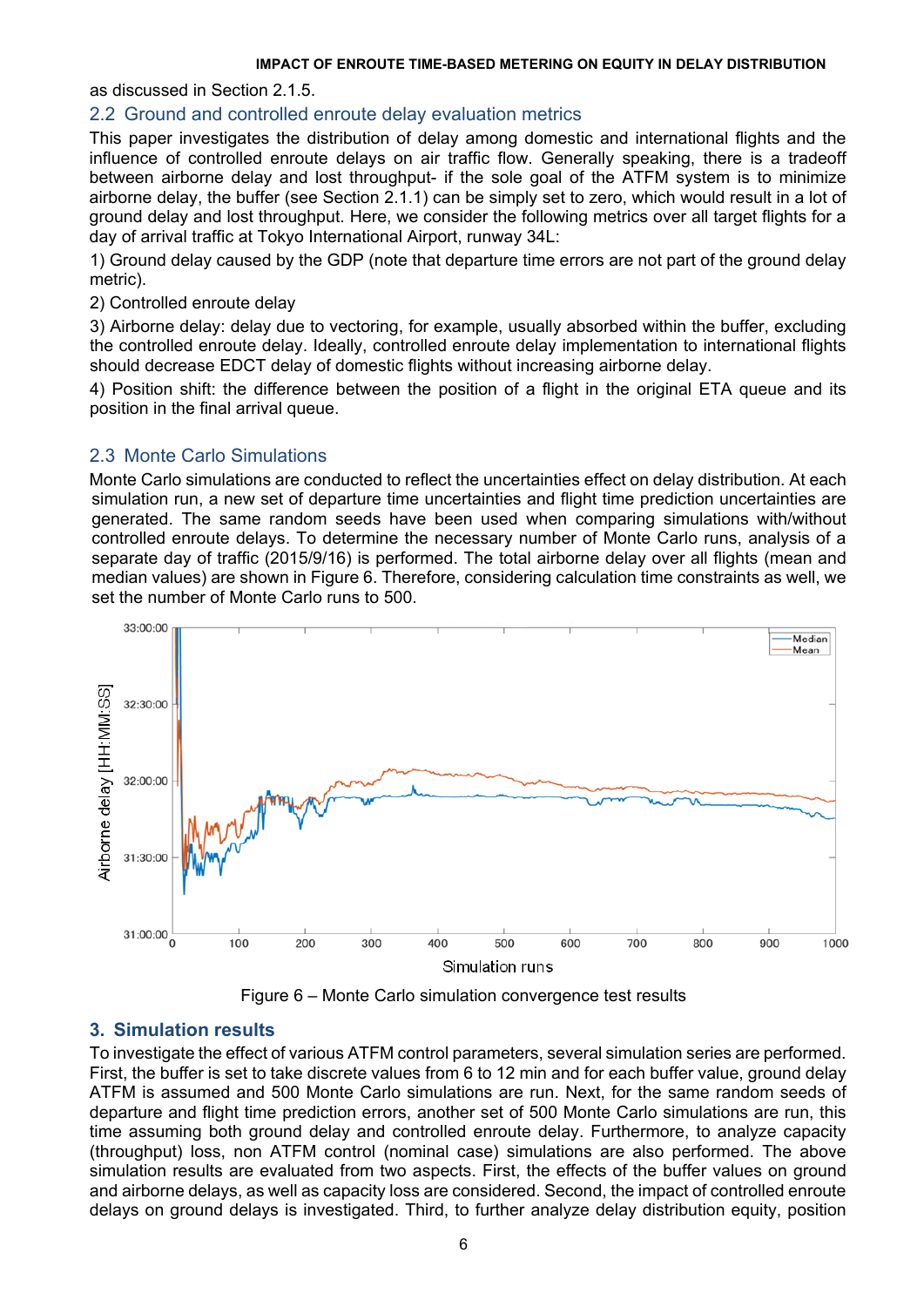shift for the cases with/without controlled enroute delay is investigated.

## 3.1 Buffer effects

Ground delays and controlled enroute delays are calculated based on the allowed airborne delay buffer, i.e. how much additional flight time can be absorbed through vectoring in the terminal area, for example. As discussed in Section 2.1.1, a small buffer leads to small airborne delay, but increases both ground delay and capacity (throughput) loss. This has been verified through our simulations as well. The buffer has been varied between 6 and 12 min, with each value used in 500 Monte Carlo simulation runs. The ground and delays for all flights and all simulation runs for the ground delay and controlled enroute delay case are shown in [Figure](#page-6-0) **7**. Ground and airborne delays are visualized in boxplots. The red line in the middle of each box is the median, and the bottom and top of each box (shown in blue) are the 25th and 75th percentiles, respectively. Outliers are shown in red. The median of the ground delay for the smallest buffer considered (6 min) is 5:40 min, with the  $75<sup>th</sup>$  percentile reaching 11:52 min and the 25<sup>th</sup> percentile being 0 min. As the buffer increases, less ground delay is seen, to reach a median of 0 min  $(75<sup>th</sup>$  percentile: 3:20 min) for a buffer of 12 min. Therefore, as the buffer increases, both the median ground delay and the ground delay interquartile range degrease. On the other hand, the airborne delay increases as the buffer increases, as seen in the middle panel in [Figure](#page-6-0) **7**. For visualization purposes, the buffer value for each series of Monte Carlo simulations is shown in green. For most buffer values, the whiskers extend below the buffer value, which shows that apart from the outliers, the airborne delay is managed within the buffer. The capacity (throughput) loss is also investigated. The capacity loss generated by the delay of each flight is defined as the difference in the arrival times between the ATFM controlled case and a nominal case in which no ground and controlled enroute delays are applied. The overall capacity loss is then calculated as the sum over all flights for the day. The median values for each buffer are shown in the bottom panel of [Figure](#page-6-0) **7**. For a buffer of 7 min, for example, an average delay of 1 min per flight is observed. The trends are similar when enroute ground delay is added. These simulation results show that there exists a tradeoff between ground delay, capacity loss and airborne delay, so the optimal buffer value depends on the relative weight of each metric.



<span id="page-6-0"></span>Figure 7 – Buffer effect on ground delay, airborne delay and capacity (throughput) loss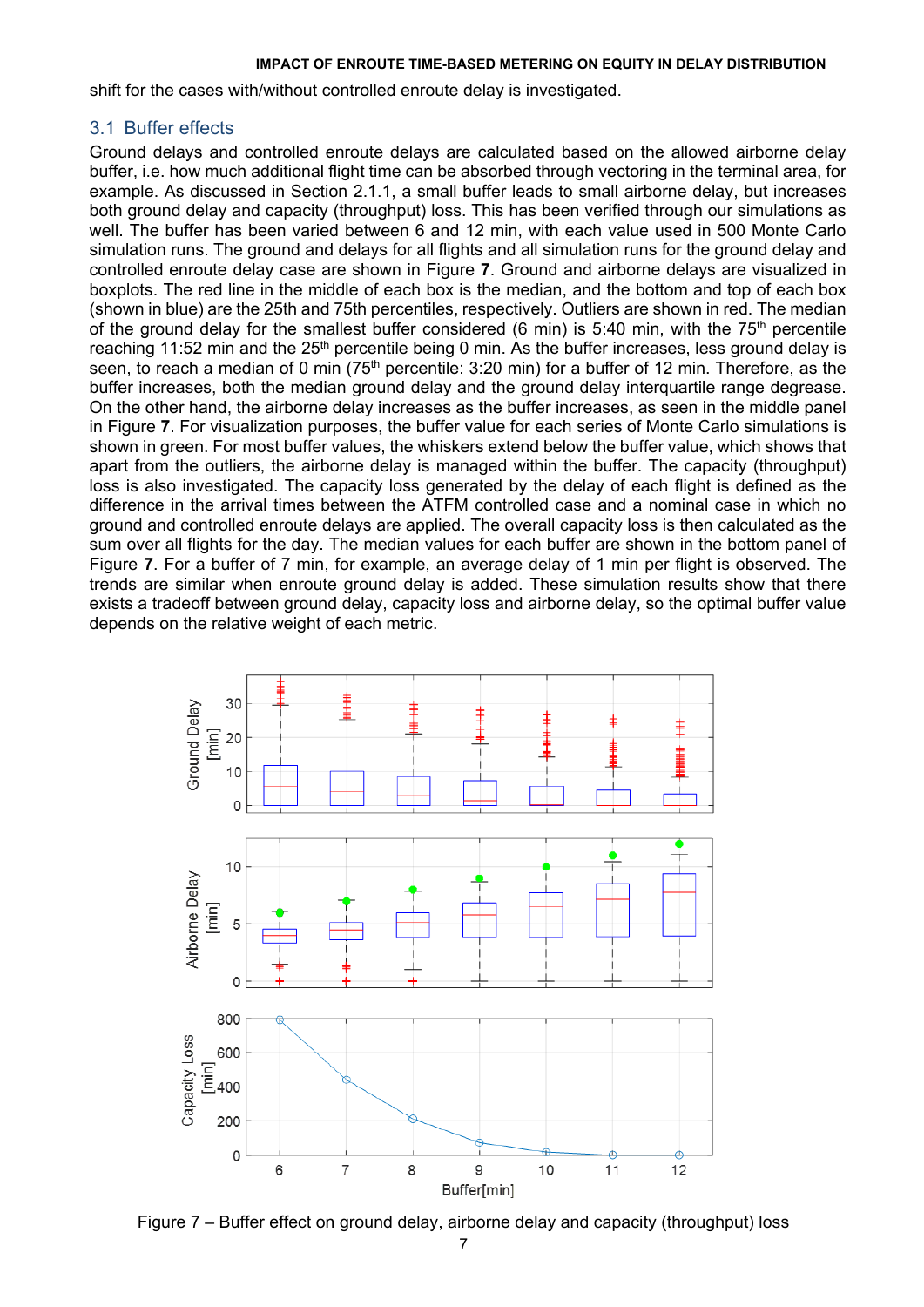## 3.2 Effects of Controlled Enroute Delays on Ground Delays

Introduction of controlled enroute delays on international flights should relieve some of the ground delay assigned to domestic flights. Due to the constraints on maximum controlled enroute delay and relatively small number of international flights, however, the above effect is expected to be limited. Boxplots of the ground, controlled enroute and airborne delays for ATFM with/without controlled enroute delays are shown in [Figure 8.](#page-7-0) Regardless of the buffer value, both the average ground delay and number of flights subject to ground delay decreases when controlled enroute delays are assigned to international flights. This proves that such ATFM initiatives contribute to equity in delay distribution. Small increase in airborne delays is seen, however, and this trend is going to be a subject of detailed future analysis.



<span id="page-7-0"></span>Figure 8 – Ground delay reduction due to controlled enroute delays for several buffers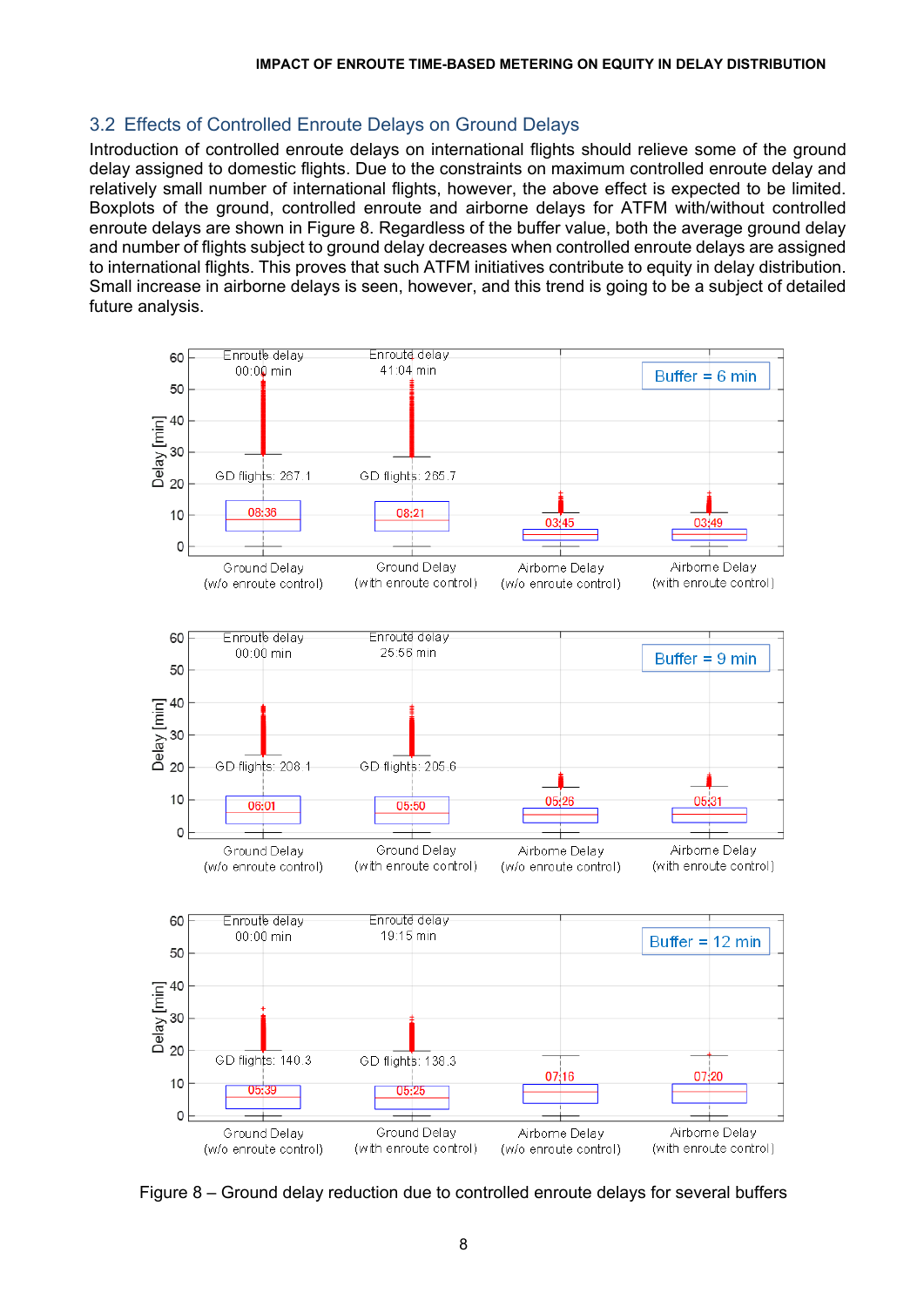## 3.3 Position shift

The equity in delay distribution has been considered from position shift perspective as well. Position shift is defined as the difference in the position of flight *i* in the original ETA queue, and the position of the same flight *i* in the final arrival queue. For example, assume the 5<sup>th</sup> flight in the final arrival sequence was scheduled to arrive  $8<sup>th</sup>$  in the original ETA sequence. In such a case, the position shift will be 3. Here, the total number of position shifts for all international aircraft is analyzed. The position shifts for all 77 international flights in the ETA sequence are shown in [Figure 9.](#page-8-0) For all values of the buffer, introducing controlled enroute delays decreases the number of position shifts for international flights. In other words, fewer international flights overtake domestic flights, which contributes to more equity in delay distribution.



Figure 9 – Position shift of international flights

# <span id="page-8-0"></span>**4. Concluding Remarks**

This research considered the introduction of controlled enroute delays, sometimes refereed as long range air traffic management, and the effect on ground delays to domestic aircraft in Japan. Our high-fidelity numerical simulation mimicking arrival traffic at Tokyo International Airport, runway 34L, showed that both the average ground delay and the number of flights subject to it can be reduced by the implementation of controlled enroute delays to international flights. Position shifts of international flights also reduced, which supports more fair delay distribution. Further research is necessary to evaluate the impact of the maximum allowed enroute delay, as well as acceptance/rejection ratio on the equity of delay distribution.

# **5. Contact Author Email Address**

The corresponding author, Adriana Andreeva-Mori can be contacted at the email address below: [andreevamori.adriana@jaxa.jp.](mailto:andreevamori.adriana@jaxa.jp)

# **6. Copyright Statement**

The authors confirm that they, and/or their company or organization, hold copyright on all of the original material included in this paper. The authors also confirm that they have obtained permission, from the copyright holder of any third party material included in this paper, to publish it as part of their paper. The authors confirm that they give permission, or have obtained permission from the copyright holder of this paper, for the publication and distribution of this paper as part of the ICAS proceedings or as individual off-prints from the proceedings.